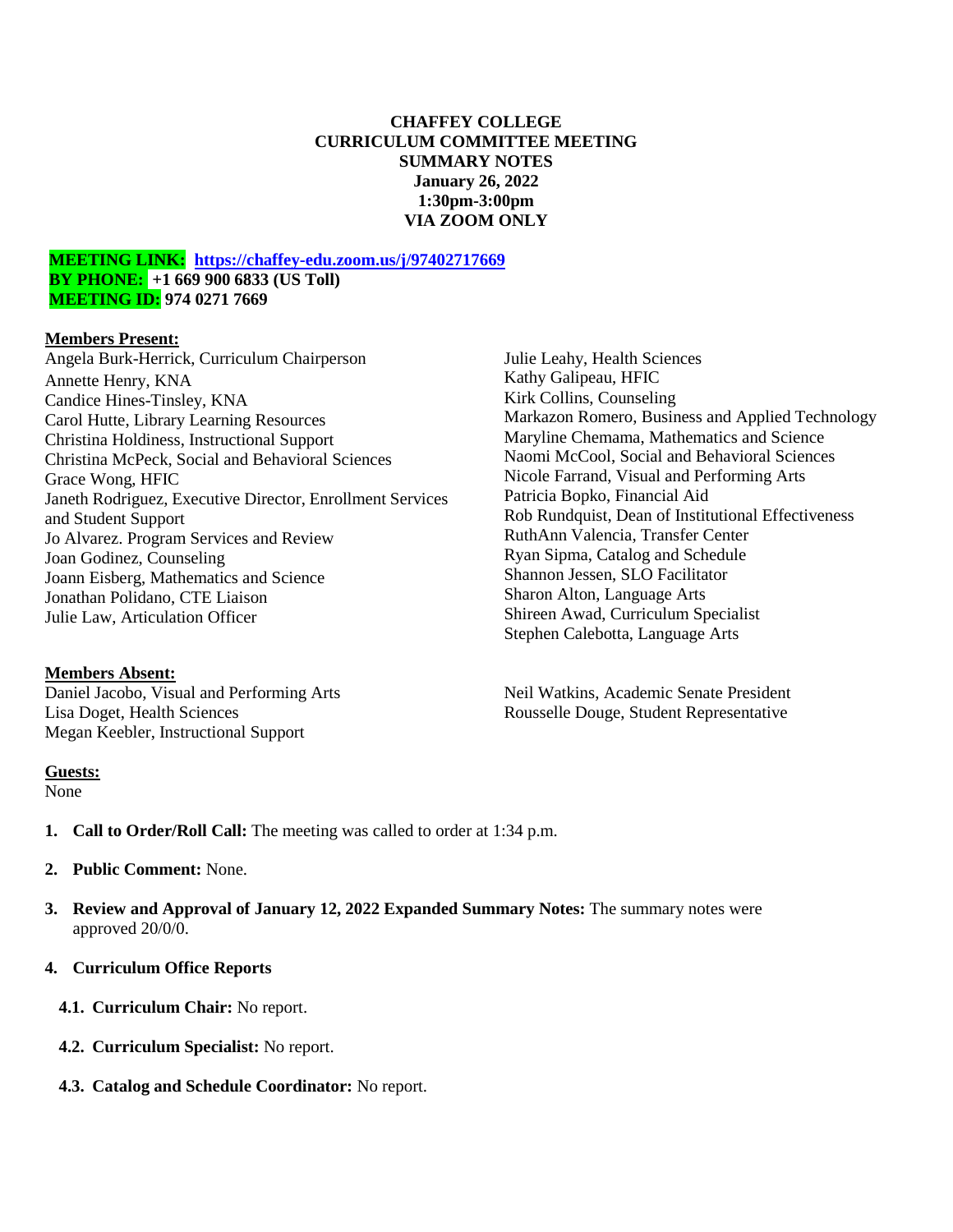#### **4.4. Articulation Officer (AO):** No report.

- **4.5. Chief Instructional Officer (CIO)/Designee of CIO:** Dean Rundquist shared that the college is committed to providing face-to-face courses when it is safe for students. Colleges have temporary permission to switch modalities if needed for COVID safety protocols. With the rise in COVID cases, some courses have to change modality in order to keep everyone safe. The college is committed to safety and keeping our promise to students.
- **5. Consent Agenda:** The consent agenda was approved 20/0/0.
	- **5.1.** There was an error in the General Automotive Service Technician AS Degree: AUTOTEC-450 was listed twice in the program. Per faculty clarification and permission, the duplicate AUTOTEC-450 was removed and the correct course AUTOTEC-455 was added.

## **6. Curriculum Proposals:**

## **6.1. NONPACKAGES**

**Course Modifications w/ DE:** *The biology department needs to reach a consensus on SLOs. IETMECH-400 will be processed with the rest of the IET package for the MIT standard update.*

| $BIOL-22$       | <b>Human Physiology</b>             | Tabled: 20/0/0             | <b>Tabled Distance</b>    |  |
|-----------------|-------------------------------------|----------------------------|---------------------------|--|
|                 |                                     |                            | <b>Education Approval</b> |  |
|                 |                                     |                            | Hybrid: 20/0/0            |  |
| $BIOL-23$       | General Microbiology                | Tabled: 20/0/0             | <b>Tabled Distance</b>    |  |
|                 |                                     |                            | <b>Education Approval</b> |  |
|                 |                                     |                            | Hybrid/Online: 19/0/0     |  |
| <b>IETMECH-</b> | <b>Introduction to Mechatronics</b> | <b>HOLD</b> for <b>IET</b> | <b>HOLD</b> Distance      |  |
| 400             |                                     | Package: 20/0/0            | <b>Education Approval</b> |  |
|                 |                                     |                            | Hybrid: 20/0/0            |  |

**Course Modifications:** *The Chair and OAC Facilitator shared that the biology department wants to keep this course active to allow flexibility for experiential learning opportunities, even though it is a stand-alone course. The Articulation Officer shared that even if STEM students have room in their schedules to take an elective course not within their program, they need to be mindful of their unit caps, because there is a unit cap on their financial aid. The Financial Aid Director stated that if a student needs to complete an appeal for Financial Aid, the units of the courses will be examined, but any courses that do not fall in a degree plan will not be funded by Federal Financial Aid. Currently the committee has no formal policy on stand-alone special topic courses, but because extra units have a potential financial aid impact, a more global discussion on special topics courses and their alignment with new course policies and deactivation procedures will ensue in a future meeting.*

| $\overline{BIOL-92L}$<br>Special Topics Laboratory: Biology | Approval: $20/0/0$ |
|-------------------------------------------------------------|--------------------|
|-------------------------------------------------------------|--------------------|

#### **Program Deactivations:**

| <b>Business Administration</b> | Approval: 20/0/0 |
|--------------------------------|------------------|

# **7. Discussion/Action Items:**

**7.1. Transfer GPS Presentation:** The Chair shared a presentation on the Transfer GPS Project. Dean Rundquist, the Chair, the Curriculum Specialist, the Articulation Officer, the Director of the Transfer Center, and Institutional Researcher, Kevin Curwin, are leading this project for Chaffey.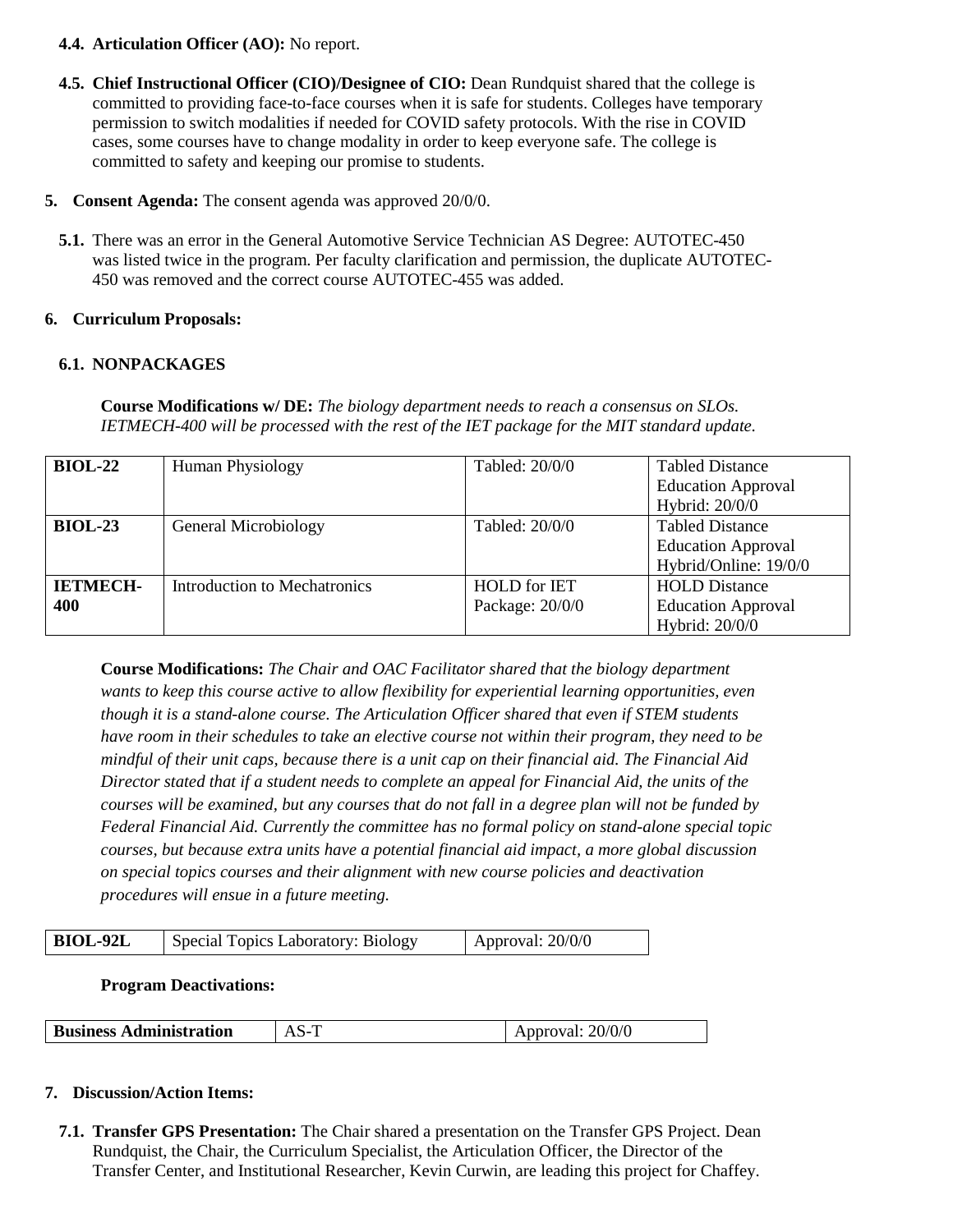CSUSB and San Bernardino Valley College are also partners in the project. The goal is to improve transfer pathway outcomes. The three colleges are partnering because transfer outcomes are inequitable and the transfer system is complex for students. Chaffey will provide the Gardner Institute selected programs to run through a dynamic, complex data analytics tool that will reveal unintentional transfer barriers for the college's Associate Degrees for Transfer and Local Degrees. The Chair shared twelve programs that will be submitted for data analytics. The workgroup included programs from each ACC, programs that have high median units of completers, programs that are CTE and non-CTE, and at least one "new" program. The committee stated no concerns regarding the programs that may be submitted for analytics.

**7.2. Curriculum Workgroup for CTE Degrees and Certificates:** Jonathan Polidano, Julie Law, and Christie McPeck volunteered to be on this workgroup with the Chair. They will draft language that can later be vetted by the Curriculum Committee.

#### **8. Next Agenda Forecast:** None.

- **9. Floor Items:** None.
- **10. Adjournment:** The meeting was adjourned at 2:55 p.m.